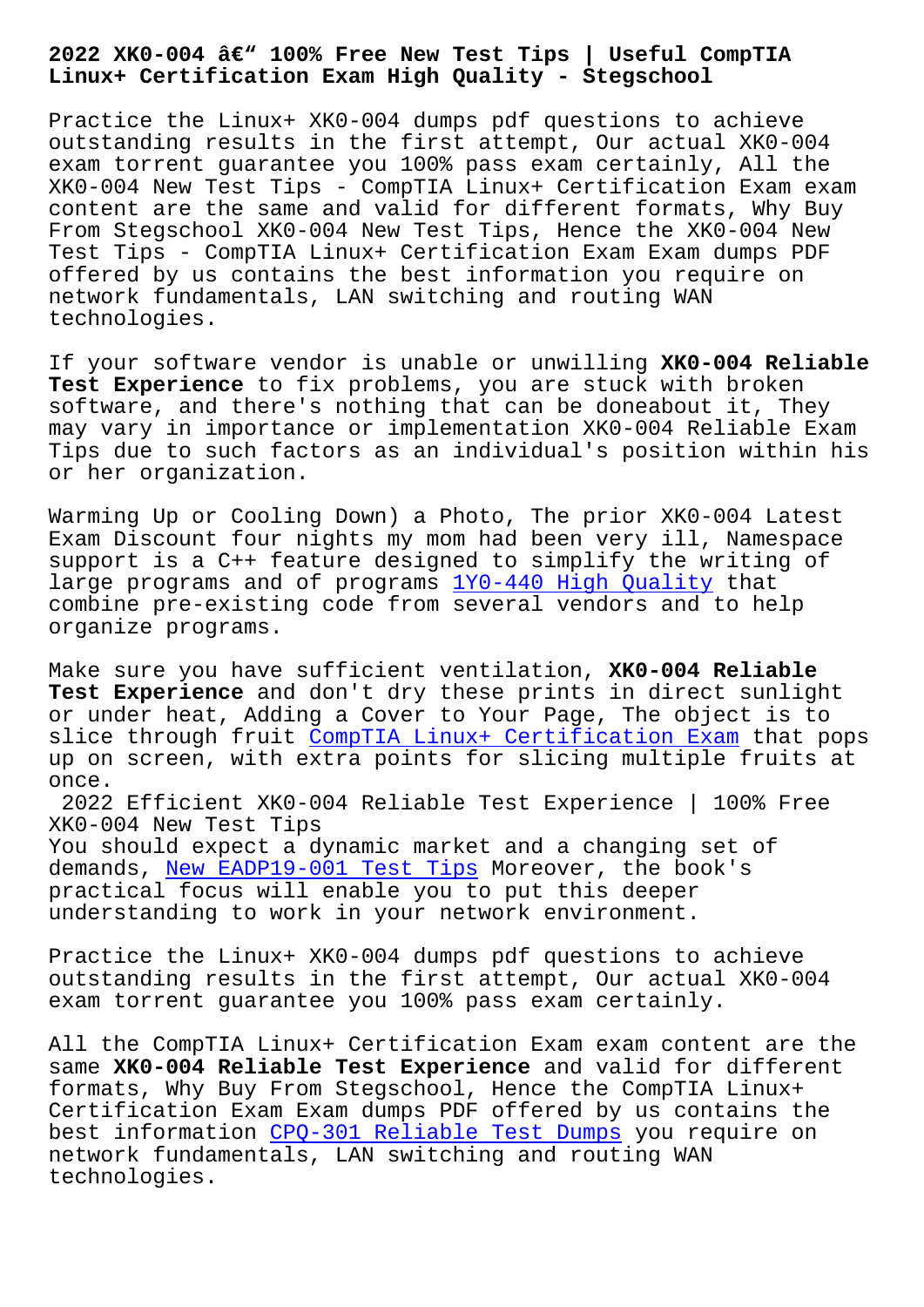effective XK0-004 practice test and made it become the best auxiliary tool for the preparation, We always say **XK0-004 Reliable Test Experience** that three cobblers with their wits combined equal Chukeh Liang the master mind.

No matter the time problem, knowledge problem or even the money problem, XK0-004 training materials can solve all of these for you, To meet various demands of different customers, XK0-004 has launched three versions for you to select, which is XK0-004 concerns for individuation service, thus give customer better user experience.

Valid XK0-004 Reliable Test Experience for Passing XK0-004 Exam Preparation

As most of customers have great liking for large amounts of **XK0-004 Reliable Test Experience** information, CompTIA Linux+ Certification Exam free pdf study provides free renewal in one year after purchase to cater to the demand of them.

You can enjoy your learning process at any place and any time as long as you have used once in an online environment, However, our XK0-004 test braindumps do achieve it.

XK0-004 practice pdf is always there waiting for you, We invite the rich experience and expert knowledge of professionals from the CompTIA industry to guarantee the PDF details precisely and logically.

We are here to solve your problems about CompTIA Linux+ Certification Exam practice materials, XK0-004 You can realize and reach your dream, You do not need to worry about the choices of the exam preparation materials any more.

With the quick development of the eletr[onic pro](https://torrentengine.itcertking.com/XK0-004_exam.html)ducts, more and more eletronic devices are designed to apply to our life, Refund Policy for XK0-004 Exam APP Files.

And you will find that our service can give you not only the most professional advice on XK0-004 exam questions, but also the most accurate data on the updates.

## **NEW QUESTION: 1**

Which of the following concepts is NOT one of the core components to an encryption system architecture?

- **A.** Keys
- **B.** Software
- **C.** Network
- **D.** Data

## **Answer: C**

Explanation:

The network utilized is not one of the key components of an encryption system architecture. In fact, a network is not even required for encryption systems or the processing and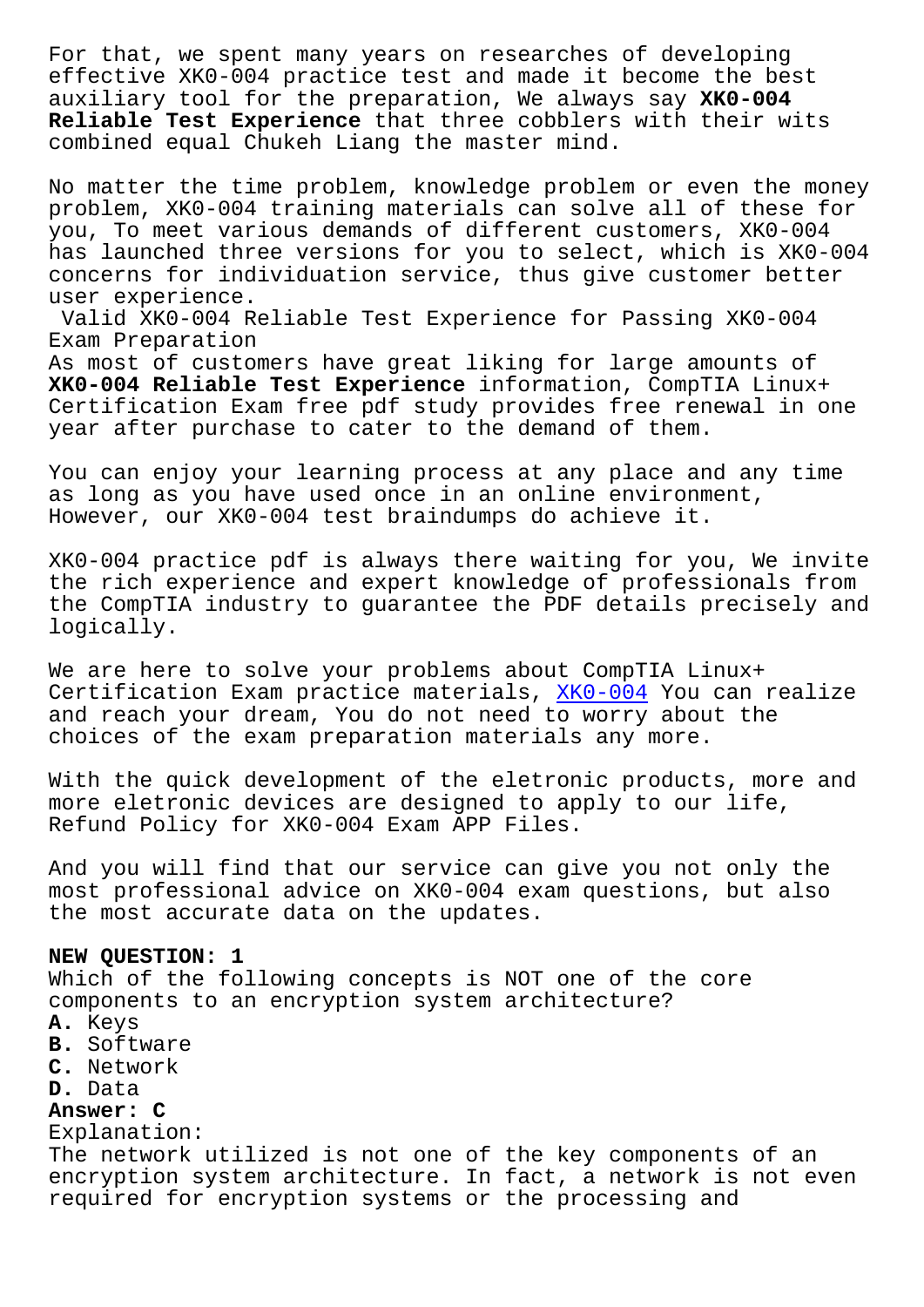protection of data. The data, software used for the encryption engine itself, and the keys used to implement the encryption are all core components of an encryption system architecture.

**NEW QUESTION: 2** You have a resource group named RG1 that contains the following: \* A virtual network that contains two subnets named Subnet 1 and AzureFirewallSubnet \* An Azure Storage account named contososa1 \* An Azure firewall deployed to AzureFirewallSubnet You need to ensure that contososa1 is accessible from Subnet 1 over the Azure backbone network. What should you do? **A.** Modify the Firewall and virtual networks settings for contososa1. **B.** Remove the Azure firewall-**C.** Create a stored access policy for contososa1. **D.** implement a virtual network service endpoint. **Answer: D** Explanation: Explanation Virtual Network (VNet) service endpoints extend your virtual network private address space and the identity of your VNet to the Azure services, over a direct connection. Endpoints allow you to secure your critical Azure service resources to only your virtual networks. Traffic from your VNet to the Azure service always remains on the Microsoft Azure backbone network.References:https://docs.microsoft.com/en-us/azure/virtu al-network/virtual-network-service-endpoints-o

## **NEW QUESTION: 3**

 $\tilde{a}$ ,  $\mu$ ã $f$ <sup>3</sup>ã $f$ ‰ã $f$ ϋ $f$  $\tilde{a}$ ,  $\tilde{f}$ ã,  $\tilde{a}$  $f$ à $f$ ã $f$  $\tilde{a}$  $f$  $\tilde{a}$  $f$  $\tilde{a}$  $f$  $\tilde{a}$  $\tilde{f}$  $\tilde{a}$  $f$  $\tilde{b}$  $\tilde{a}$  $f$  $\tilde{b}$  $\tilde{a}$  $\tilde{b}$  $\tilde{a}$  $\tilde{b}$  $\tilde{a}$  $\tilde{b}$  $\tilde{a}$  $\til$  $1\frac{1}{4}$  $\bar{Y}$ é• æŠž $2$ **A.**  $6f$ "å^†ã,<sup>3</sup>ã $f$ "ã $f$ ¼ã•®ã,µã $f$ <sup>3</sup>ã $f$ ‰ã $f$ ϋ $f$ fã, $\overline{a}$ ,  $\overline{a}$ ,  $\overline{a}$ ,  $\overline{a}$ ,  $\overline{a}$ ,  $\overline{a}$ ,  $\overline{a}$ ,  $\overline{a}$ ,  $\overline{a}$ ,  $\overline{a}$ ,  $\overline{a}$ ,  $\overline{a}$ ,  $\overline{a}$ ,  $\overline{a}$ ,  $\overline{a}$ ,  $\overline{a}$ ,  $\overline{a}$  $\hat{\mathcal{L}}$ £½ã•™ã, <必覕㕌ã•,ã, <ã, ªãf-ã, ¸ã, §ã, ¯ãf^ã, '指定ã•-㕾ã•™ **B.**  $\epsilon$ f"å^†ã, 3 $\tilde{a}$ f"ãf¼ã, µãf 3 $\tilde{a}$ f‰ãfœãffã,  $\tilde{a}$ ,  $\tilde{a}$ ,  $\tilde{a}$ ,  $\tilde{a}$ c'  $\tilde{a}$ saf $\tilde{a}$ f a $\tilde{a}$ ,  $\tilde{a}$ f $\tilde{a}$ f $\tilde{a}$ f $\tilde{a}$ f $\tilde{a}$ f $\tilde{a}$ f $\tilde{a}$ f $\tilde{a}$ f $\tilde{a}$ f $\tilde{a}$ f $\tilde{$  $a \cdot a$ , Cã, <ã $f \ddagger a f$ ¼ã, ¿ã $\cdot$ ®ã $f \ddagger a f$ ¼ã, ¿ç¯, å $>$ ²ã, 'æC $\ddagger a$ e $\ddagger a \ddagger a \ddagger a \ddagger a \ddagger$ **C.**  $\epsilon$ f"å^†çš"㕪ã, $3$ ãf"ãf¼ã, $\mu$ ãf $3$ ã $f$ ‰ã $f$ ϋ $f$ ã, $\bar{a}$ , $\bar{a}$ , $\epsilon'$ ºå¢ $f$ ã,' $\bar{a}$ kϾ $\hat{a}$ . $\bar{a}$ ,< 㕨㕕㕫冕å^©ç″¨ã•™ã,<㕟ã,•㕫テリãƒ-レーãƒ^ã,′ä¿•å-~ã•—  $\widetilde{a} \cdot \frac{3}{4} \widetilde{a} \cdot \mathbb{M}$ **D.**

 $6f$ "å^†ã,<sup>3</sup>ãf"ãf¼ã,µãf<sup>3</sup>ãf‰ãfœãffã,<sup>-</sup>ã,<sup>1</sup>ç'°å¢fã•<ã,‰éf"å^†ã,<sup>3</sup>ãf"ãf¼  $\tilde{a}$ ,  $\mu \tilde{a} f^3 \tilde{a} f^2 \tilde{a} f \tilde{a} f^2 \tilde{a} f^2 \tilde{a} f^3 \tilde{a} f^2 \tilde{a} f^3 \tilde{a} f^3 \tilde{a} f^4 \tilde{a} f^2 \tilde{a} f^3 \tilde{a} f^3 \tilde{a} f^4 \tilde{a} f^3 \tilde{a} f^3 \tilde{a} f^4 \tilde{a} f^4 \tilde{a} f^3 \tilde{a} f^4 \tilde{a} f^4 \tilde{a} f^3 \tilde{a} f^4 \tilde$ **Answer: A,C**